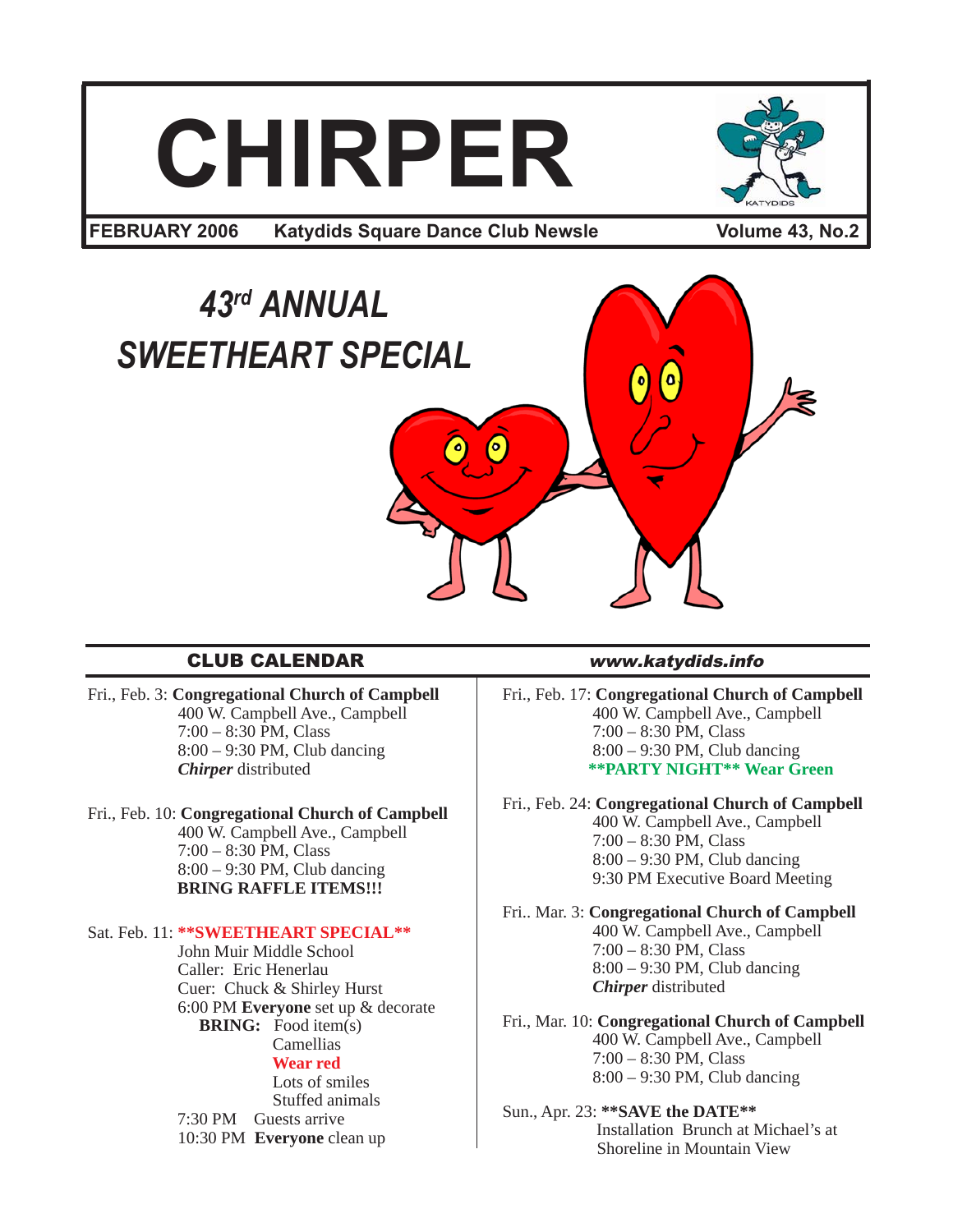# SQUARE HEAD ASSIGNMENTS

# &

**Duties** *Super Square Heads - Carol & Larry Griffith (408) 252-2106*

| Feb. 3  | Griffith       |
|---------|----------------|
| Feb. 10 | Lunsford       |
| Feb. 17 | Mensing        |
| Feb. 24 | Moore, R       |
| Mar. 03 | Franger/Moore  |
| Mar. 10 | Pitts/Powell   |
| Mar. 17 | Schaffer       |
| Mar. 24 | Shaney         |
| Mar. 31 | Shaver         |
| Apr. 07 | Stagnitto      |
| Apr. 14 | <b>Stevens</b> |
| Apr. 21 | Willey         |
|         |                |

# **On dance night** *PRIOR* **to your duty night:**

• Help pack up supplies and jugs and put into Club Closet. Notify Super Square Heads (Carol & Larry Griffith 408-252-2106) of any needed sup plies or change of duty assignments dates.

# **Before the dance:**

- Contact Square Head for following week to be sure they will be there .
- On scheduled nights, the designated Square Heads should arrive **before** 7:00 P.M.
- Set up tables and chairs as needed.
- Bring 6-8 lbs ice for cooler and make ice water.
- Start hot water for tea and coffee.

# **During club dance:**

- Welcome everyone at the door.
- Offer raffle tickets. 5 tickets for \$1
- Have guests sign guest book and collect \$4.00 donation per guest.
- Give guest names to president or membership chair for introduction during announcements.
- Divide the raffle proceeds--50% to the Club, 50% to the "cups".
- Check that water and cups do not run out.
- If Treasurer is not present, pass monies collected on to any Executive Board Member.

**After the dance:** *Clean up***!!** Take the trash bags out to the dumpster located inside the fence enclosure in the side parking lot.

# UPCOMING SQUARE DANCE EVENTS

# **Feb. 17, 18, 19: SquarRama**

Tulare Fairgrounds, Tulare Callers: Joe Saltel, Ron Libby, Dan Nordbye Cuers; Radka & Steve Sandeman, Chuck & Darlene Ball

### **Mar. 4: San Mateo Roadrunners**

Beresford Recreation Center, San Mateo 8:00 – 8:30 PM, Prerounds with:Wendy Jean 8:30 – 10:45 PM, Caller: Mike Sikorsky

### **Mar. 17, 18, 19: Bakersfield Fiesta**

Kern County Fairgrounds, Bakersfield Callers: Steve Kopman, Darryl Lipscomb, Mike Seastrom, John Marshall, Jerry Story Cuers: The Booths, The Hurds, & Peter Gomez

### **Mar. 31, Apr. 1, 2: Spring Jamboree**

Amador Co. Fairgrounds Highway 49 in Plymouth, CA Caller: Mike Sikorsky, Jim Rammel Cuer: Casey & Sharon Parker

### **Apr. 21, 22, 23: Dance by the Sea**

Calif. Square Dance Council State Convention Ventura Co. Fairgrounds, Ventura

### **Apr. 29: SCVSDA & SCVCA Whing Ding**

### **May 11, 12, 13, 14: Silver State** Reno Hilton/ Grand Sierra Resorts

Callers: Randy Dougherty, Gary Shoemake, Mike Sikorsky Cuers: The Vogts, The Storms

**Jun. 21, 22, 23, 24: National Square Dance Convention** San Antonio, Texas

# NEWER DANCER HOEDOWN

### Be an angel – support our newest dancers!!

8:00 – 10:15 PM; John Muir Middle School

# *September 2005 Class Level*

Sat., Mar. 4: Sunnyvale Singles Caller: Roger Smith

# *January 2006 Class Level*

Sat., Apr. 1: Beaus & Bows Caller: Keith Ferguson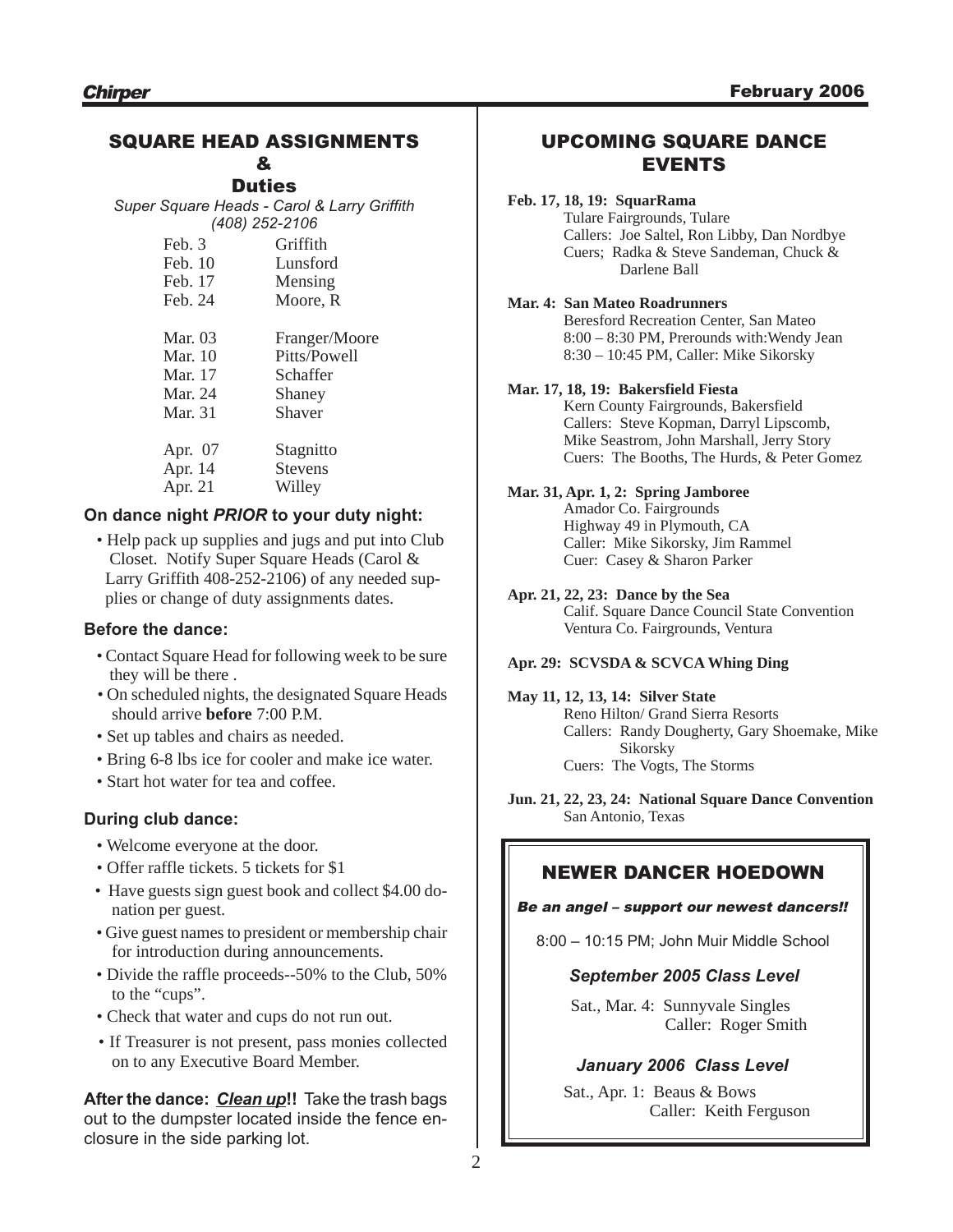# KATYDIDS SURVEY

How would you like to receive your *Chirper* each month? Please let the *Chirper* editor, Stephanie Stevens, know of your choice between the following;

Email in PDF format

Hard copy

Email *AND* Hard copy



| <b>NEXTE EXECUTED</b> | Fed. VZ        |
|-----------------------|----------------|
| <b>Don Powell</b>     | <b>Feb. 03</b> |
| <b>Bob Hebson</b>     | <b>Feb. 06</b> |
| <b>Lloyd Darknell</b> | <b>Feb. 20</b> |
| <b>Larry Griffith</b> | <b>Feb. 21</b> |

# From Ginny Cowie …

Dear Friends,

I think of you all so often, and your joyful Friday nights, and wish I could join you! … Am still dancing -- in Shingle Springs, with Bronc Wise -- the boys' part. Ah well, at least I'm dancing!

Love to all,

Ginny Cowie

# THE PRESIDENT'S CORNER - -

Hi Katydids,

It's the time of year when we all need to be getting ready for the Sweetheart Special Dance that our Club is putting on February 11, 2006. We are going to need help from all of you to make the Dance a success again this year. We have various committees that need committee members. Please sign up to be on one of the committees and let's make this dance a success story.

We also need help from all our members at the class. We need you to come at 7:00 PM to help by being an Angel for the class.

Thanks,

~ ~ *Lloyd Darknell*

# Katydoers for 2006 ~~

○○○○○○○○○○ ○○○○○○○○

Have you been to our Club square dancing since the class started? Of course you have. I am very pleased at the turnout of Angels to help fill our Katydoer squares. As usual we have much more women in our classes than men so ladies I need to borrow your men. I will need every available man in our Club since I received two more phone calls this week inquiring about our class. We have 28 Katydoers now with hope of increasing that by two or three more.

**Pat Angotti** made a sign-up form for our Katydoers which includes a question about how they learned about our class. It is interesting to note that most of those now attending were from friends (yes, all you had to do was ask your friends). In second place far behind were flyers. In third place was from my e-mail. As Head Angels for many years I would say this is typical. So please understand that the best weapon we have to secure new dancers is YOU. All you need to do is tell your friends, tell them again, and again and bring them to our classes. Dale Carnegie said in his many positive thinking books that a successful salesman makes at least seven calls before giving up.

Thank you for your support!

**Morris & Louise Hosoda,** Head Angels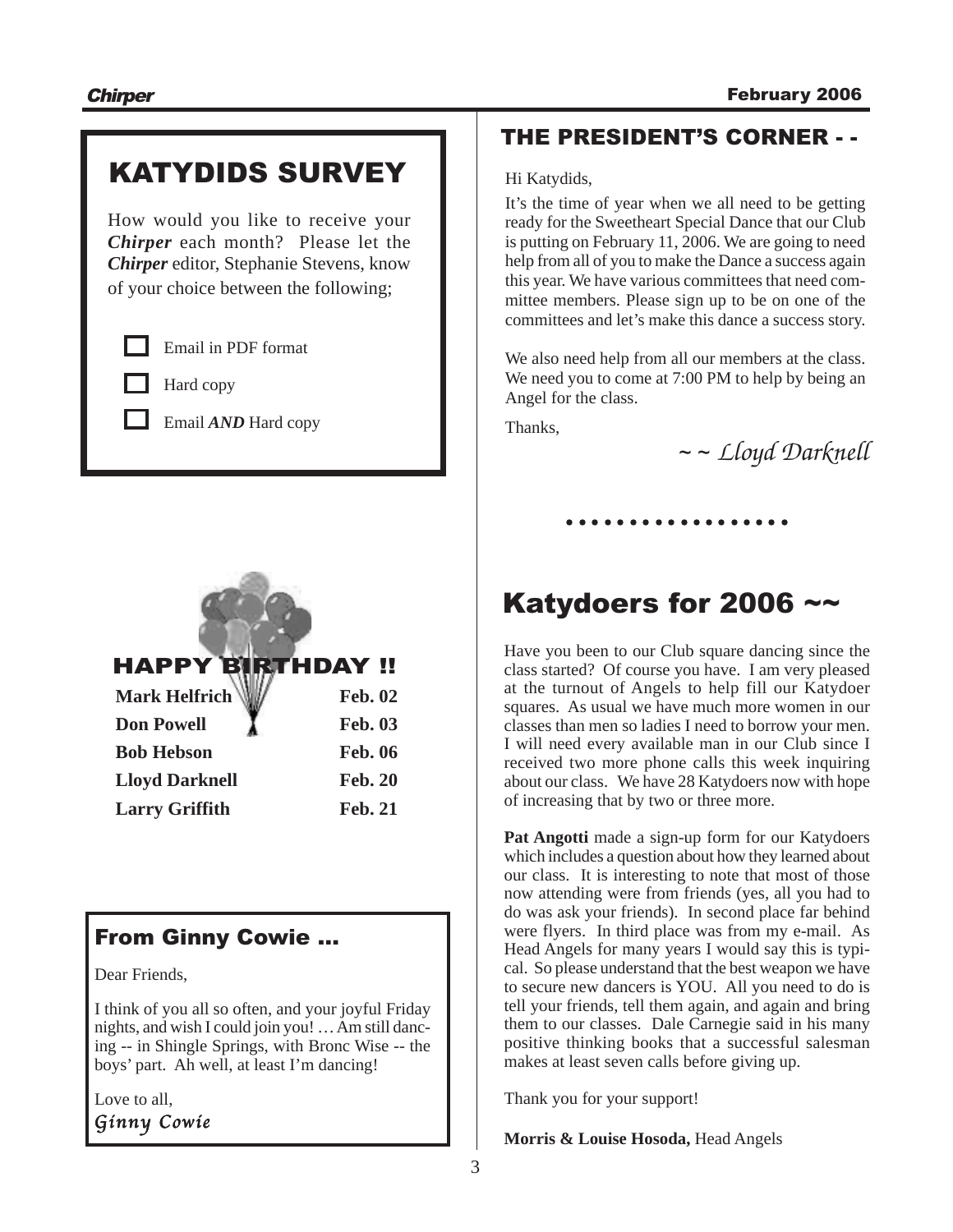# GREETINGS FROM SANDY ~ ~

Hi, Sweethearts! I'm blowing kisses to all you Katydid Sweethearts. We know the Sweetheart Special will be a wonderful event. It's a well known tradition in the South Bay Area square dance world and lots of people look forward to it every year. I miss getting to borrow **Louise Stagnitto's** fabulous sequined vest to wear to church the day after the Katydid Event. I received so many complements and everyone said I was so razzle-dazzle.

Each month I eagerly read the *Chirper* cover to cover, especially *Curly's Diary*. Her letters are always such good descriptions of life in another place and challenge me to reach deep to share fun and interesting news from my part of the world. You don't know how many times I'm tempted to describe how hard it is to be transplants and start a whole new life. We're still learning the ropes…we're new to retirement, the South, grandparenting, and health insurance.

Are you surprised that Modesto is famous? The women here haven't heard of San Jose, but everyone's familiar with Modesto, California thanks to the national news. We've become close friends with a transplant couple from Modesto. They've been here 6 months. He's changed jobs 4 times and she's on her 3rd; they're moving next month closer to east Knoxville. We love getting together with them, because they always have a new job to describe. We haven't been able to convince them, yet, that square dancing will change their lives.

I wrote in December about attending the Von Trapp Grandchildren's concert. Shortly after that we were able to attend the Moscow Boys Choir concert with our Modesto friends. It was just splendid. Our oldest grandchild was adopted from an orphanage near Moscow, and we loved seeing the children from his first country. I will never again be bored when I hear The Twelve Days of Christmas! Each number featured a different soloist and each time the entire chorus was repeated, the soloists got sillier and sillier. My favorite was the "two ta-ta doves!" shouted out so happily. The entire audience laughed every time his part rolled around.

Speaking of grandchildren, number three is on the way. My daughter phoned to tell us the happy news. I asked Bill if he could picture us babysitting 3 children in diapers. He said, "No," and had to go rest on the bed immediately. Our son observed, "Dad never helps babysit," so I guess it was just the thought of seeing me in action that knocked him out.

Good news. We have recently square danced. The September Class now features a New Beginner Dance every 2nd Tuesday. We had a wonderful, relaxing time. I only wish I could wear square dance clothes. Bill and only one other man wore Western shirts, but Bill's the only one who wears boots. Even the caller wears white athletic shoes. Dancing with the Class is no pressure and it's great seeing how well

they're doing. The month of February is called HeritageMonth and they'll be featuring old, old square dance calls that have been out of use for many years, i.e. Motivate and Dip 'n' Dive. We're going to try hard to start dancing every Tuesday. I'm sure I'll have lots of funny stories to tell after Heritage Month.

I caught a fascinating program on the radio this week. The host interviewed the owner of The Varmint Busters Company. Varmint is probably a lost word in Silicon Valley. My dismay grew exponentially as he described his focus on exclusion, rather than extermination of snakes, bats, squirrels, and skunks. I had to laugh when a caller phoned in with a question about lady bugs. My hair curled when he informed us that "snakes don't just stay in crawl spaces; they come and go. They're hibernating right now, but they do get up and move around a little." I was figuring this was my best chance to go deal with the last 30 boxes still in the barn. But I sure don't want to bump into any snakes that are getting up and moving around.

Our whole family loved the new Queen Latifah movie, Last Holiday. If you get a chance, it's a fun family Cinderella story. We're looking forward to attending a Lady Vols basketball game at UT, Knoxville in February. They were ranked #1 in the nation until a humiliating wipeout at Duke last week. We used to refer to them as the undefeated Lady Vols, but now it's the #3 Lady Vols. Pat Summitt has taken her teams to the Final Four and National Championships so often, it's expected. I bet smoke was coming out of her ears that night at Duke.

We love living in the Volunteer State. You could ask anyone anywhere in east Tennessee about our local reserve unit and they could tell you it's the 278th out of Chattanooga. Signs all over town welcomed them back in December when they returned after a year in Iraq. Flags are posted for half a mile through the commercial zone the months of November and May in honor of Veterans Day and Memorial Day. Thousands of people turn out for the funerals of fallen heroes. The local community college waived the out of state fees for our son, because he is a vet. The National News will tell you about the ongoing political corruption and that Tennessee leads the nation with the highest tax on food, fattest population, and highest number of high school dropouts, but good hearted people are everywhere - and a lot of them have moved here! Y'all come visit us, y'hear!

We're coming to California for a wedding in late April and are already planning to come dance with all y'all on April 28th. Be there or be square. We hope to see all of you. Till then, Happy Valentines Day and best wishes for a fabulous and successful Sweetheart Special.

 $\sim$  Sandy Ferrill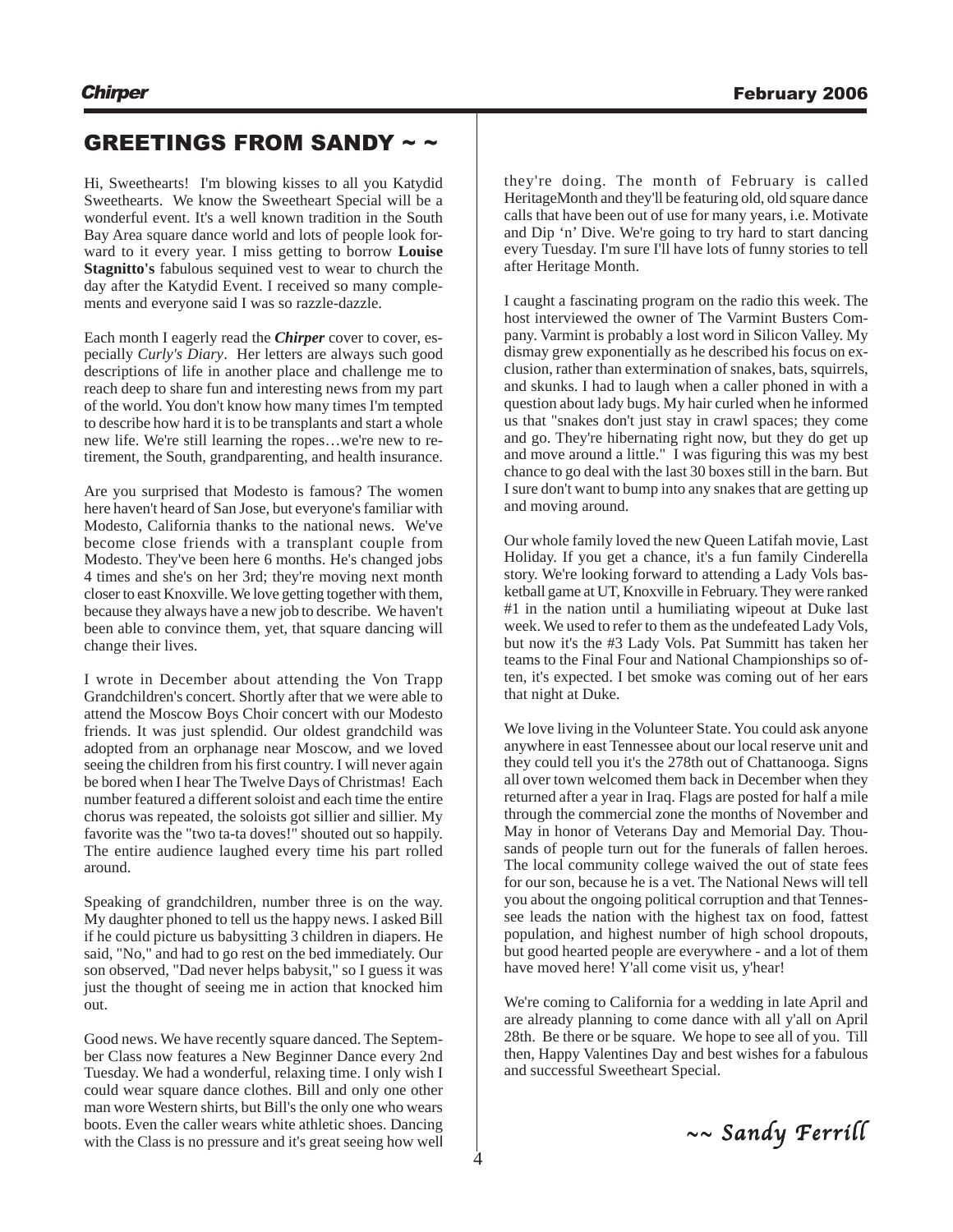# MINUTES Katydids Executive Board Meeting January 6, 2006

President Lloyd Darknell called the meeting to order at 9:32 PM.

Roll call: Officers present were President, Lloyd Darknell; VP. Bob Bennett; Secretary, Bill Benevento; Membership, Morris Hosoda; Publicity, Don Gaubatz and Chaplain, Marilyn Shaver. Officers absent were Treasurer, Bob Hebson.

Visitors present were *Chirper* Editor, Stephanie Stevens, Anne Bennett , Harry Shaver and Peggy Lake

The Minutes of the November 11, 2005 Meeting were approved.

# Reports:

1. The **President** reported that in behalf of the Club he had engaged Chuck and Shirley Hurst to cue the 2006 Sweetheart Special (SHS). He further reported that Morris and Louise Hosoda had once again agreed to "angel" the 2006 Class. Lloyd indicated that Club members had donated an aggregate of \$278 to the Salvation Army this Christmas season through the Club.

2. The **Vice- President** had nothing to report.

3. The **Treasurer** was not present and no report was presented.

4. **Membership** reported that there were currently 46 active and 13 inactive members in the Club.

5. The **Chaplain** reported that Bill Schaffer had undergone knee replacement surgery.

6. The **Publicity** Chair reported that Pat Angotti had prepared and distributed approximately 200 Class flyers and that he had distributed a number of flyers at the Cupertino Senior Center, Cupertino Library and at several other venues.

He further reported that he had placed a SHS ad in the Chirper and that he was advertising our Class in the *San Jose Mercury News* as well as in *The Wave* and *Metro* and that on Saturday, 1/7 approximately 500 Class flyers were to be distributed within a several block radius of our Church dancing venue. As to the SHS Lloyd, Harry Shaver and Bob Bennett were taking a quantity of flyers to various other square dance clubs.

# Committees:

The *Chirper* editor reported that the Chirper deadline for submission of articles would be 1/27 this month. She also reported that she had received a former member's check covering postage for mailing the Chirper to their out-of state home. Additionally, she reported that she had purchased 4 toners at an aggregate cost of \$365 which was under the \$400 authorization afforded her by The Board.

Stephanie noted that Lloyd puts the *Chirper* on the Club website and that in the next Chirper the Club would offer members the opportunity to receive it electronically via PDF (Portable Document File).

# Old Business:

1. Don Gaubatz reported that due to the priority given to both the new Class and SHS he had made no progress on the new **Club banner.**

2. Lloyd noted that with respect to the **Class** there was a need for members to come to dance at 7 PM in order to help "angel" the Class.

3. As to the SHS most of the Chairs have been filled. Skip Stevens will be handling the photography this year. Marilyn Shaver will be picking up kitchen supplies stored at the home of the Stagnittos in the Club storage shed and Don Powell would do likewise with respect to the SHS decorations. It was also noted that members would be requested to bring camellias on the night of the SHS to be used as table decorations and further that food brought by members should be brought in such a manner that it could be placed directly on the table eliminating the need for further handling. Additionally, members would be asked to begin bringing to the Friday dances raffle items.

Lloyd noted that at several recent hoedowns it was his opinion that attendance was down and that we might anticipate the same for the SHS this year.

# New Business:

1. **Picnic**: There is no Chair as yet and none will be appointed until after the completion of the SHS. Louise Stagnitto would be asked to reserve a date with the City of Santa Clara with a first choice date of June  $25<sup>th</sup>$  and a second choice of June  $11<sup>th</sup>$ . Lloyd is to coordinate these dates with Jim and JoAnn Osborne.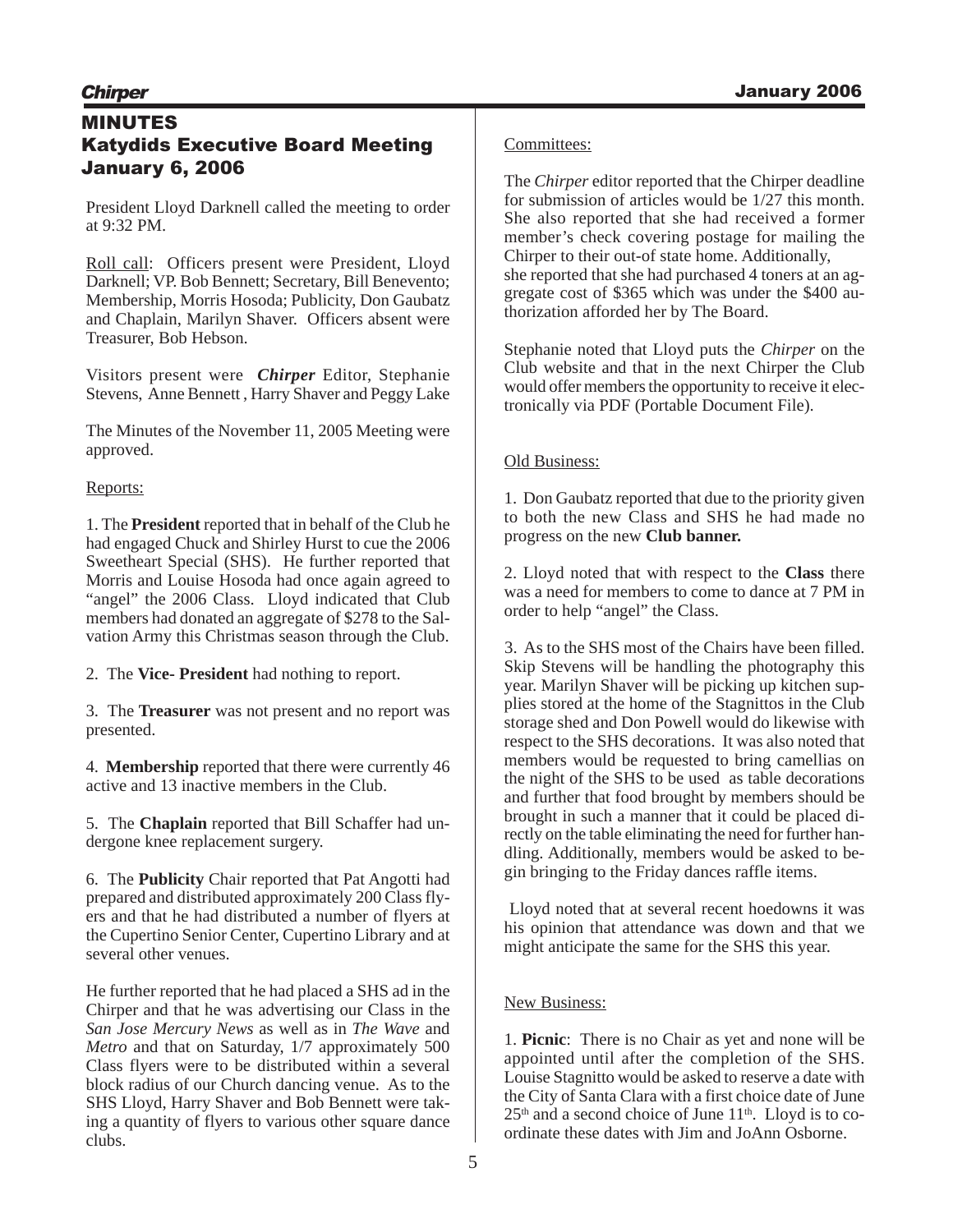2. **Officer elections:** Lloyd is to look into "drafting" a nominating committee. There was some discussion as to the timing of the election and various procedural matters relating thereto.

3. **Installation luncheon**: From a brief discussion it was agreed that the luncheon take place on a Sunday around the beginning of May and probably at Michael's Restaurant in Mountain. View.

Agenda items for the next Board meeting: None noted

The next **Party night** will be held on January 20. Wear GREEN!

**Dance of the Month** will be the Sweetheart Special.

The next **Board meeting** will be held Friday, February 24, 2006 following the dancing at the Congregational Church.

The meeting was adjourned at 10:20 PM.

Respectfully submitted,

**William R. Benevento,** Secretary

○○○○○○○○○ ○○○○○○○○○

# SUNSHINE REPORT

January was a busy month for birthdays. We have helped the following Katydids celebrate with cards: **Annie Rook**, Jan. 01; **Skip Stevens**, Jan. 04; **Marrilyn Crom**, Jan. 07; **Kathy Shaney**, Jan. 22; **Pat Angotti**, Jan. 28; and **Thomas Natoli**, Jan. 30.

**Paul and Virginia Schneider** celebrated their anniversary on Jan. 27. We hope they all enjoyed special celebrations and will have many more.

A get well card was sent to one of our newer members, **Bill Schaffer**. We hope he and **Gesine** will be back dancing with us soon.

We have also received word of the passing on January 7 this year of a former Katydid member, **Samme Jacobson**. She and her husband **Orlin** danced with the Katydids for a number of years. On a happy note, two former Katydids, **Bill McCarty** and **Mercedes Conner** were recently married.

 $\sim$  Marilyn Shaver, Chaplain

# From The Salvation Army Santa Clara County

To Katydids Square Dance Club,

Thank you for your generous donation of \$278 to the work of The Salvation Army during the 2005 Christmas Holiday Season. This kind gift will allow us to bring joy to many of the less fortunate in our community this year.

The Salvation Army is called upon each and every day of the year to provide assistance, and we are pleased to do so. But without the help from community members such as you it would be an impossible task.

Whether it is a bed for a homeless person, food for a family, or a chance to better the lives of children through one of our many outreach programs we have a daunting job ahead of us. This job is made possible because you cared enough to lend your support.

If you are ever near our facility, please feel free to come by and be taken on a tour, and you can see first hand on how your donation has helped up to help others.

May God richly bless you.

Sincerely, Major Douglas Tollerud Santa Clara County Coordinator

# SIGN UP FOR JIM'S FOCUS-MOVE-OF-THE-WEEK

Our Club Caller, **Jim Osborne,** has started a "Focus Move of the Week" and is sending an email each week listing the movement he will be emphasizing that week. To let him know that you wish to be added to his "send" list, send him an email:

<learn2sqdance@mindspring.com>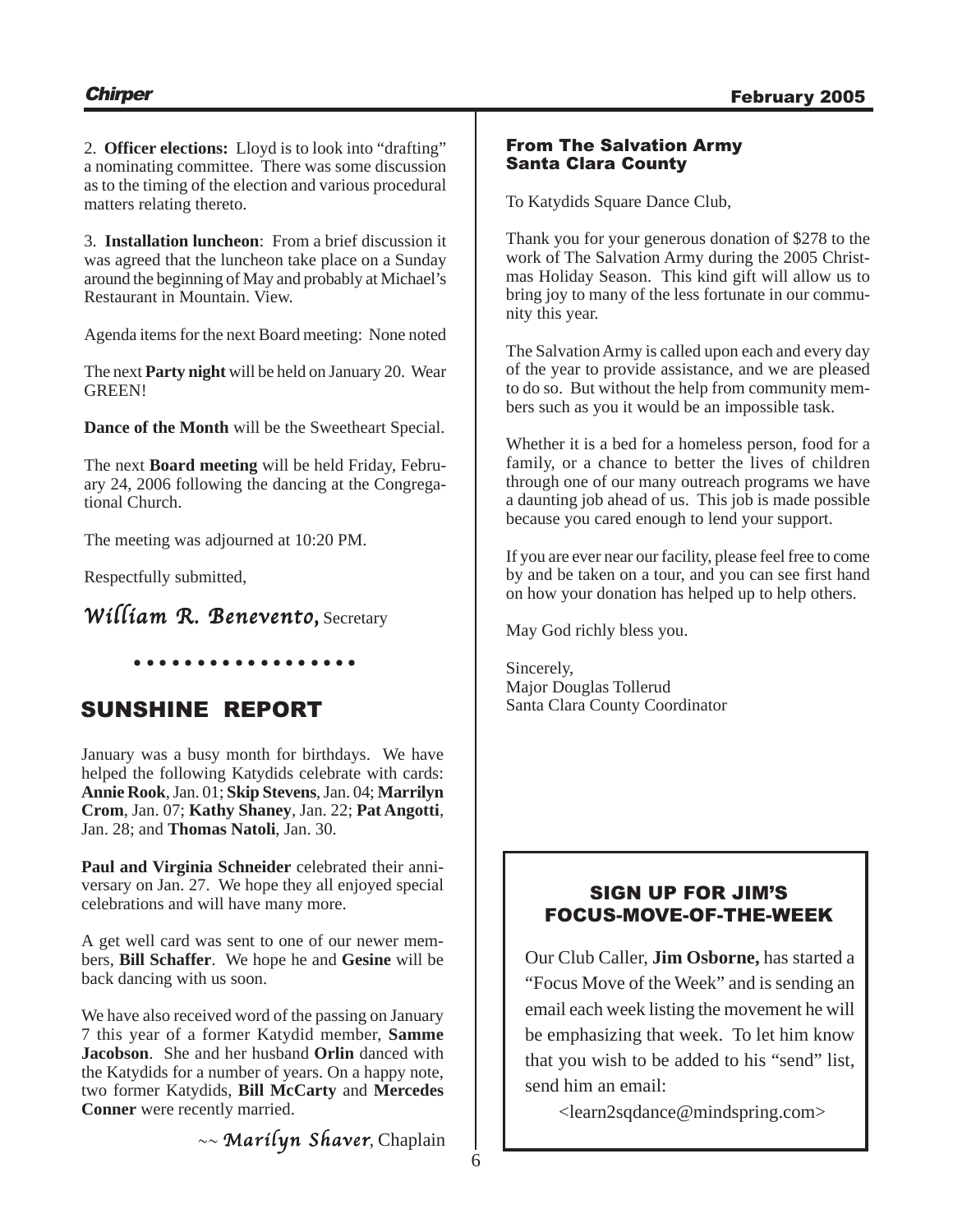# **Chirper** February 2006

# CURLY'S DIARY – –

*Willi & Curly Frey Alexanderstr. 128 D-70180 Stuttgart Germany phone/fax +49 711 6583061 Cell +49 160 2452535 email curly.frey@gmx.de*



Wed. 01. 18. 06

It´s Wednesday and today we are going to a Line Dance class for the first time. We will see how it works.

We plan to go to Romania again this summer. You probably remember my telling you about the island with all the wonderful kids, teachers full of enthusiasm, and all the great helpers there that made this project work so well. So, we decided that we wanted to learn how to Line Dance so we can show all the kids how much fun it is. Square Dance is a possibility too…but, oh my, we are so rusty!

It´s raining and I'm hankering to take the next plane to California…of course, not without my lovely hubby and the kids. (This is one of the days I am feeling a bit homesick.)

Did everyone have a good time New Year's Eve? We hope so!

Willi and I got a present for Chrismas "a BACH Concert in the Liederhalle." So we dressed up and enjoyed…ahem…I mean Bach music is wonderful …but for New Year's Eve ?????

The artist gave it his best and it was, of course, very enjoyable. After 2 hours of serious music, we rushed into the next disco. Oops…! Wrong place…all around young people…no queston we are young, too. Next time I will wear my miniskirt and Willi will wear his hair like Elvis…is this a good idea?

We looked around as we looked out for our kids . The waitress asked, "Can I be of any service for you, a glass of Champagne or something?" Well, so here we are standing with our black nice outfits, cool as a cucumber. A young couple offered their seats to us.

Elvis Presley, his voice; Willi with me; a seat…we started singing and clapped our hands. After a while, it was SUPER; oldies after Bach…not bad or what!?

Willi and I are so much looking forward to participating in the European Bike Week in Austria in September this year. But until then we will log on some miles by riding around the beautiful Black Forest roads, which are just around the corner, and to Switzerland, and to Italy in July to visiting some friends of ours who live there since their retirement.

Willi and I intended to come to California for vacation in June this year, but Willi will be on a business trip to the Far East in June in China, Japan, and South Korea. So this year, most likely we can't make it. But we hope to come in 2007, and as soon as we see clearer, we will start planning when to come, trying to rent a bike, and scheduling the trip.



# ARE YOU READY ? ? ?

The Sweetheart Special is just one week away and we still need people to sign up for at least one work shift, be it in the kitchen, selling raffle tickets, or staffing the raffle table. Raffle prizes and merchant donations are what makes this hoedownn particularly special. Please search your closets for appropriate items and then make a visit to your favorite merchant to ask for a donation. (Lloyd has letters for merchants for those who wish them.) We also can use stuffed animals for decorating the stage and camellias for decorating the eating area.

Remember that everyone is to bring readyto-serve food or donate \$10.00 per person so that additional food can be purchased.

See you at **6:00 PM** Saturday, February 11th to help with set up and decorating the hall!!